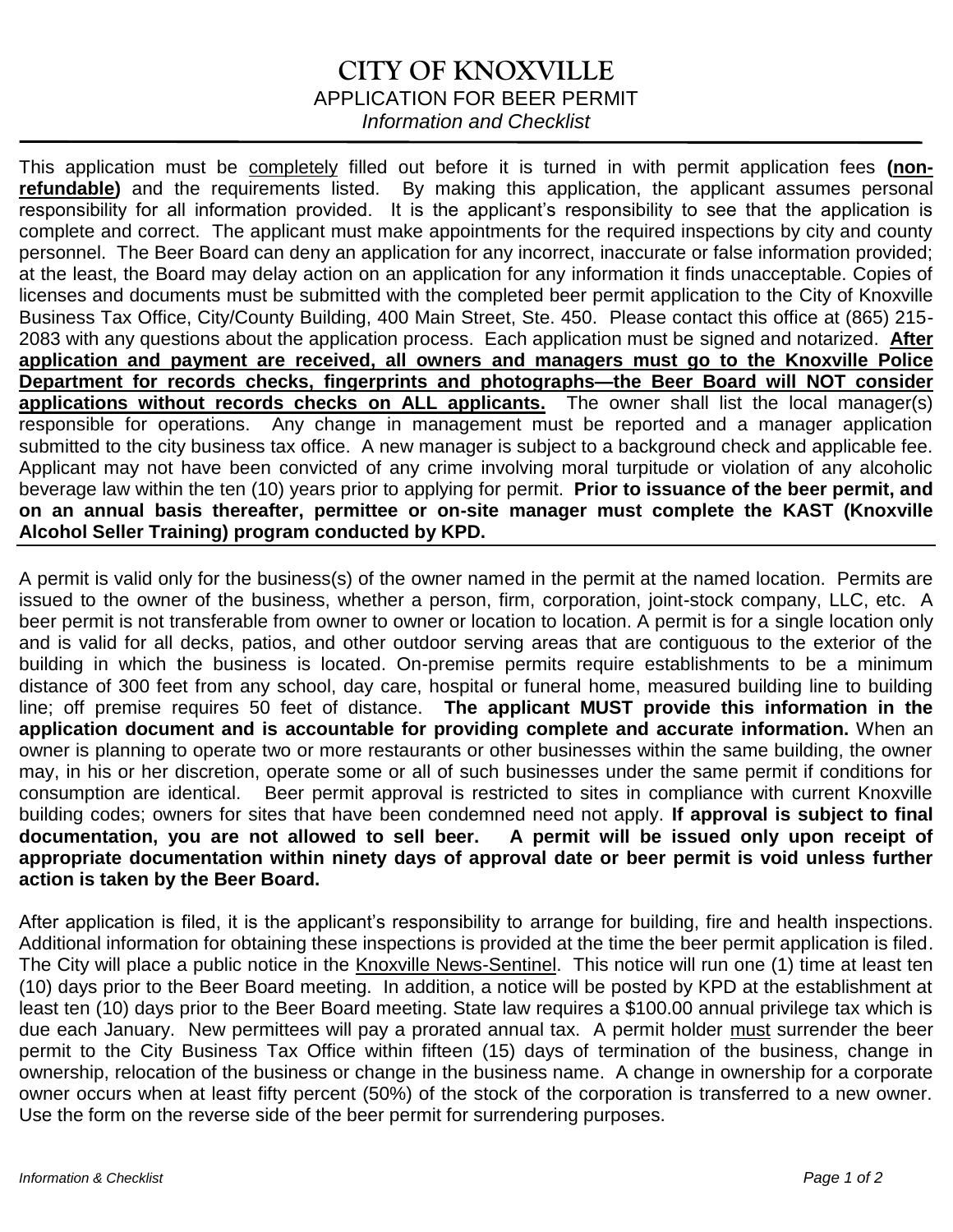## **CITY OF KNOXVILLE** APPLICATION FOR BEER PERMIT *Information and Checklist*

The city Beer Board meets once a month. The following items must be completed and copies provided *(if applicable)* before the meeting to ensure consideration of the application.

#### **NOTE: The completed application MUST BE SUBMITTED to the City of Knoxville Business Tax Office BY THE FIRST DAY OF THE MONTH in order to appear on that month's agenda.**

 $\Box$  New application completed & submitted to city business tax office: Agenda Date (Beer Board Meeting): \_\_\_\_\_\_\_\_\_\_\_\_\_\_\_\_\_\_\_\_\_\_@\_\_\_\_\_\_\_\_\_p.m. City/County Building, Main Assembly Room **\*\*Owner or Manager MUST be present at meeting for consideration of permit.\*\*** Permit application fee paid (**all fees non-refundable**)............................................................\$250.00 Records check(s) **Knoxville Police Department: Contact Inspections Unit:** (865) 215-7379 *(Information Sheet Provided)*  **BEER BOARD WILL NOT CONSIDER APPLICATIONS WITHOUT COMPLETED RECORDS CHECKS ON ALL APPLICANTS. A SUBMITTED PLAN FOR CLERK/SERVER COMPLIANCE IS DUE ONE WEEK BEFORE THE MEETING** Publication fee paid ...................................................................................................................\$25.00 Current City Business License ..................................................................................................\$15.00  $\Box$  Certificate of Zoning and, if applicable, Use on Review Approval from: **Inspections/Plans Review, City/County Bldg, Ste 475.:** (865) 215-2999  $\Box$  Copy of Corporate Charter, LLC, etc. (if applicable) Submit Plan for Clerk/Server Compliance *(Information Sheet Provided)*  $\Box$  Building Inspector's Approval **Contact office for appointment:** (865) 215-2999 *(after filing application)* **Example 2** Fire Prevention Bureau Approval **Contact office for appointment:** (865) 215-2283 *(after filing application)*  $\Box$  Knox County Health Department Approval **Contact office for appointment:** (865) 215-5200 *(after filing application)* □ Copy of Certificate of Registration for Tennessee Sales Tax: 7175 Strawberry Plains Pike, Suite 300, (865) 594-6100) □ Copy of **KAST** Program certificate issued by: **Knoxville Police Department Inspections Unit:** (865) 215-7379 □ Surrender of Beer Permit from former owner: *(If Applicable)*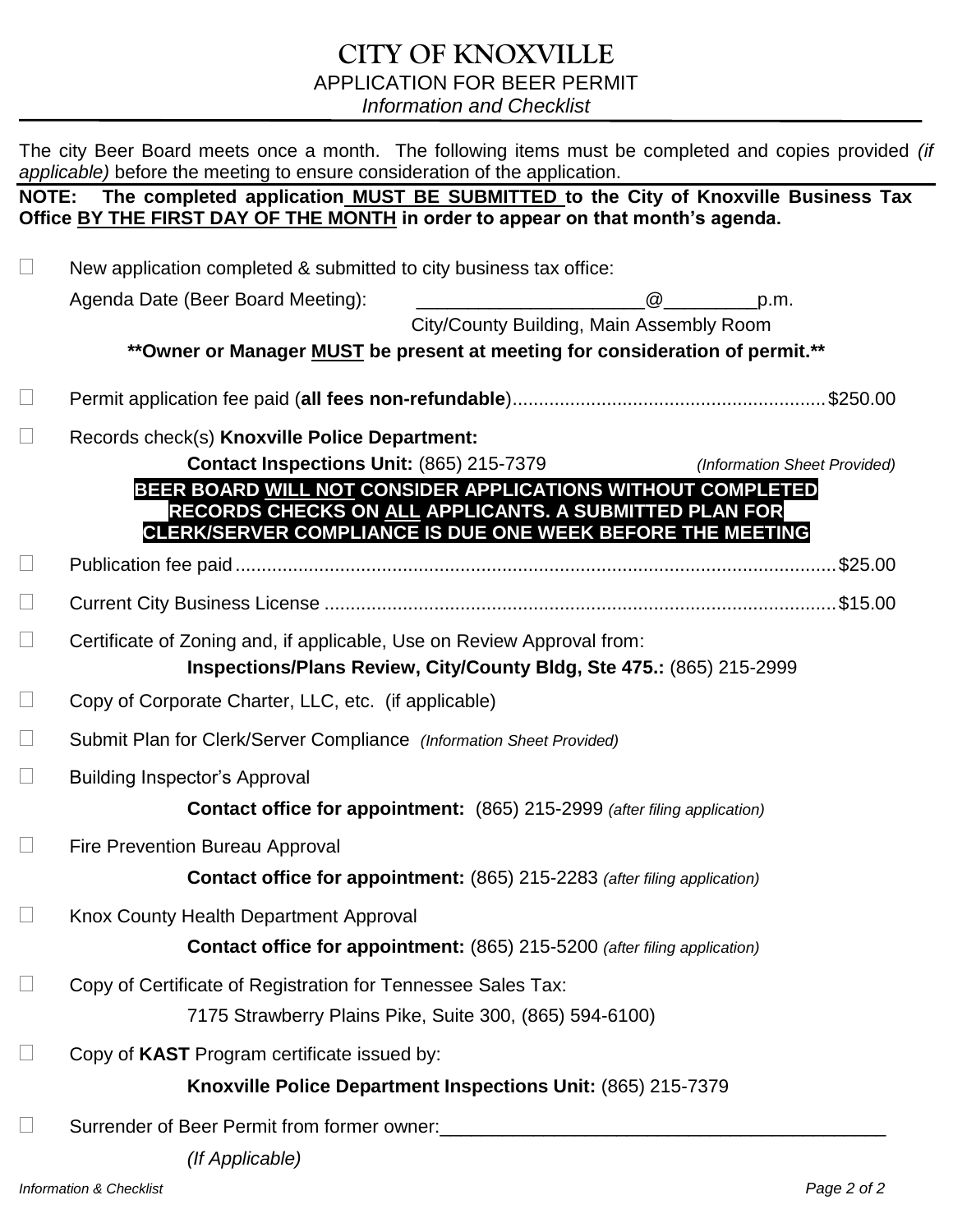#### **It is the applicant's responsibility to provide complete and accurate information. The Beer Board could deny or delay action on the application if any information is not accurate.**

I / we hereby make application for a permit to sell, store, or distribute beer or other beverages authorized to be sold, stored or distributed under the provisions of the City of Knoxville alcoholic beverages ordinance Chapter 4 and base my application upon the answers to the following questions:

| 1. Reason for Application: New Business New Ownership Name Change Dother ___________________________ |
|------------------------------------------------------------------------------------------------------|
|                                                                                                      |
| 3. Is Owner a: DCorporation DGeneral Partnership DLimited Partnership DLLC<br>□Sole Proprietorship   |
|                                                                                                      |
|                                                                                                      |
|                                                                                                      |
|                                                                                                      |
|                                                                                                      |

8. List names of **all** general partners and owners and **designate PERCENTAGE of ownership**. (Use additional paper if necessary.) Each person owning 5% or more of the business must complete an owner/manager application (attached) and submit to a city of Knoxville Police Department background check. If ownership is a corporation, please indicate whether the corporation is privately held or publicly traded. If privately held, each person owning 5% or more of the corporation must complete an owner/manager application and submit to a city of Knoxville Police Department background check.

\_\_\_\_\_\_\_\_\_\_\_\_\_\_\_\_\_\_\_\_\_\_\_\_\_\_\_\_\_\_\_\_\_\_\_\_\_\_\_\_\_\_\_\_\_\_\_\_\_\_\_\_\_\_\_\_\_\_\_\_\_\_\_\_\_\_\_\_\_\_\_\_\_\_\_\_\_\_\_\_\_\_\_\_\_\_\_\_\_\_\_\_\_\_\_\_\_\_\_

\_\_\_\_\_\_\_\_\_\_\_\_\_\_\_\_\_\_\_\_\_\_\_\_\_\_\_\_\_\_\_\_\_\_\_\_\_\_\_\_\_\_\_\_\_\_\_\_\_\_\_\_\_\_\_\_\_\_\_\_\_\_\_\_\_\_\_\_\_\_\_\_\_\_\_\_\_\_\_\_\_\_\_\_\_\_\_\_\_\_\_\_\_\_\_\_\_\_\_

\_\_\_\_\_\_\_\_\_\_\_\_\_\_\_\_\_\_\_\_\_\_\_\_\_\_\_\_\_\_\_\_\_\_\_\_\_\_\_\_\_\_\_\_\_\_\_\_\_\_\_\_\_\_\_\_\_\_\_\_\_\_\_\_\_\_\_\_\_\_\_\_\_\_\_\_\_\_\_\_\_\_\_\_\_\_\_\_\_\_\_\_\_\_\_\_\_\_\_

9. List the name(s) of managers or others on-site responsible for operations. Any change in management **must** be reported to the Business Tax Office. A new manager is subject to a background check and applicable fees. Each individual listed must complete an owner/ manager application and submit to a City of Knoxville Police Department background check.

\_\_\_\_\_\_\_\_\_\_\_\_\_\_\_\_\_\_\_\_\_\_\_\_\_\_\_\_\_\_\_\_\_\_\_\_\_\_\_\_\_\_\_\_\_\_\_\_\_\_\_\_\_\_\_\_\_\_\_\_\_\_\_\_\_\_\_\_\_\_\_\_\_\_\_\_\_\_\_\_\_\_\_\_\_\_\_\_\_\_\_\_\_\_\_\_\_\_\_

\_\_\_\_\_\_\_\_\_\_\_\_\_\_\_\_\_\_\_\_\_\_\_\_\_\_\_\_\_\_\_\_\_\_\_\_\_\_\_\_\_\_\_\_\_\_\_\_\_\_\_\_\_\_\_\_\_\_\_\_\_\_\_\_\_\_\_\_\_\_\_\_\_\_\_\_\_\_\_\_\_\_\_\_\_\_\_\_\_\_\_\_\_\_\_\_\_\_\_

\_\_\_\_\_\_\_\_\_\_\_\_\_\_\_\_\_\_\_\_\_\_\_\_\_\_\_\_\_\_\_\_\_\_\_\_\_\_\_\_\_\_\_\_\_\_\_\_\_\_\_\_\_\_\_\_\_\_\_\_\_\_\_\_\_\_\_\_\_\_\_\_\_\_\_\_\_\_\_\_\_\_\_\_\_\_\_\_\_\_\_\_\_\_\_\_\_\_\_

\_\_\_\_\_\_\_\_\_\_\_\_\_\_\_\_\_\_\_\_\_\_\_\_\_\_\_\_\_\_\_\_\_\_\_\_\_\_\_\_\_\_\_\_\_\_\_\_\_\_\_\_\_\_\_\_\_\_\_\_\_\_\_\_\_\_\_\_\_\_\_\_\_\_\_\_\_\_\_\_\_\_\_\_\_\_\_\_\_\_\_\_\_\_\_\_\_\_\_

10. List machines currently in use or planned for use on premises and **owner** of machines (cigarette, pinball, jukebox, etc.)

11. Type of permit requested:

Off Premise On/Off Premise On/Off Premise **w/Dancing** Manufacturer/Distributor Self-Serve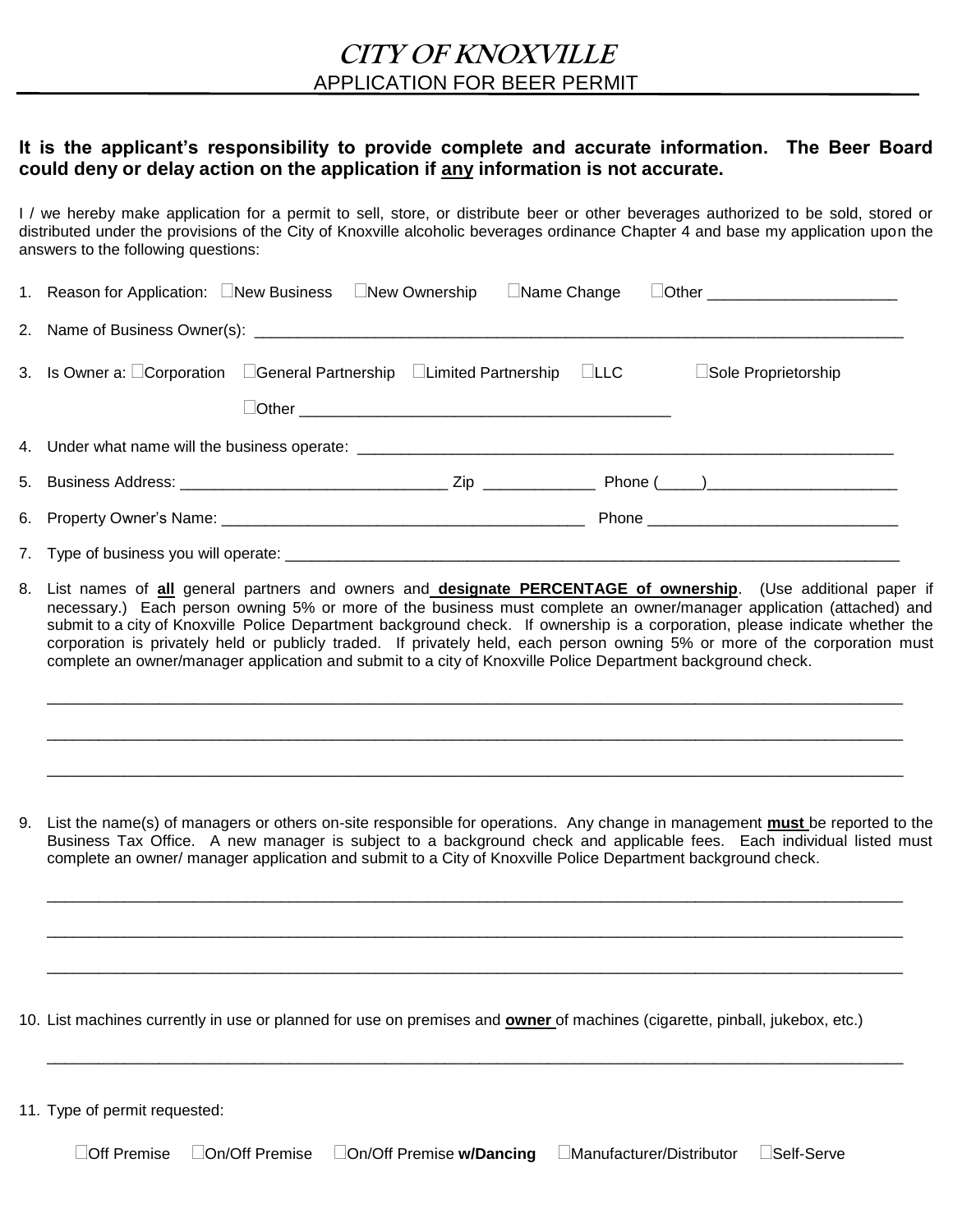## *CITY OF KNOXVILLE* APPLICATION FOR BEER PERMIT *AFFIDAVIT*

- 1. I/we hereby solemnly swear or affirm that each statement in this application is true and correct and understand that if any statement contained herein is false, the permit issued is automatically forfeited and voided. Furthermore, that in the event of forfeiture I/we shall not be eligible to receive another permit for a period of ten (10) years pursuant to Tennessee Code Annotated § 57-5-105(d).
- 2. I/we understand that all applicants are charged with the responsibility of knowing the local and state beer laws. I/we are aware that the penalty for violating state or local beer laws can include revocation or suspension of the permit and/or the imposition of civil penalties up to ONE THOUSAND FIVE HUNDRED 00/100 DOLLARS (\$1,500.00) PER OFFENSE.
- 3. I/we understand that if the business allows illegal gambling on the premises that the beer permit will be subject to revocation.
- 4. I/we understand that a requirement of beer permit issuance is the permittee(s) and ON-SITE manager(s) who will supervise and/or sell and serve the beer at the establishment must complete alcohol education and training programs in accordance with City of Knoxville Code Section 4-60(c).
- 5. I/we understand that by submitting this application, a background investigation shall be conducted on the applicant(s) and on all ON-SITE managers who will be selling beer at the permitted establishment. It is further understood that any and all documents related to that investigation shall become public record open for public inspection and reproduction pursuant to Tennessee Code Annotated § 10-7-503.
- 6. I/we understand that a requirement of maintaining good status standing with the Knoxville Beer Board, is that I/we must notify the City of Knoxville Business Tax Office each time there is a change in the on-site manager responsible for selling the beer.
- 7. I/we hereby release, absolve and hold harmless, the City of Knoxville, the Knoxville Beer Board, the Knoxville Police Department, its employees, agents and representatives from any and all liability of whatever type for any damages, causes of actions, personal property injuries which may result as a consequence of my application for a beer permit, background investigation, release of documents or any other matters related to my application. I/we hereby waive all possible liability of the City of Knoxville, Knoxville Beer Board, Knoxville Police Department, its employees, agents and representative as stated above.
- 8. I/we agree that the hiring of an employee who has been convicted within the past ten (10) years of any law relating to the sale, possession, manufacture or transportation of intoxicating beverages, including beer, as defined by City of Knoxville Code Section 4-37 or the hiring of an employee who has been convicted of any felony or crime involving moral turpitude within the past ten (10) years will be cause for possible revocation of the beer permit.
- 9. I/we understand if any information given in the application subsequently changes, I/we will immediately notify the Knoxville Beer Board c/o Business Tax Office.
- 10. I/we understand that if the business closes down, relocates, or there is ANY change in the ownership of the business, the permit will be surrendered to the Business Tax office within 15 days of said change for appropriate action.
- 11. I/we assume full responsibility for the permit and will be accountable for full compliance with the laws of Knoxville and the State of Tennessee in the sale of beer.
- 12. I/we have read the foregoing release. I/we fully understand its provisions, and voluntarily consent to abide by its requirements.
- 13. I/we acknowledge and understand that the fees paid for the beer permit application process are non-refundable.
- 14. The undersigned is the applicant or the bona fide and qualified agent/representative of the corporate applicant.

|                                                                                | Date: _______________ |  |  |
|--------------------------------------------------------------------------------|-----------------------|--|--|
| Applicant Signature or Agent/Representative                                    |                       |  |  |
|                                                                                |                       |  |  |
| Co-Applicant Signature                                                         |                       |  |  |
|                                                                                |                       |  |  |
| Co-Applicant Signature                                                         |                       |  |  |
| Sworn to and subscribed before me this _____ day of _____________, 20________. |                       |  |  |
|                                                                                |                       |  |  |
|                                                                                |                       |  |  |
|                                                                                |                       |  |  |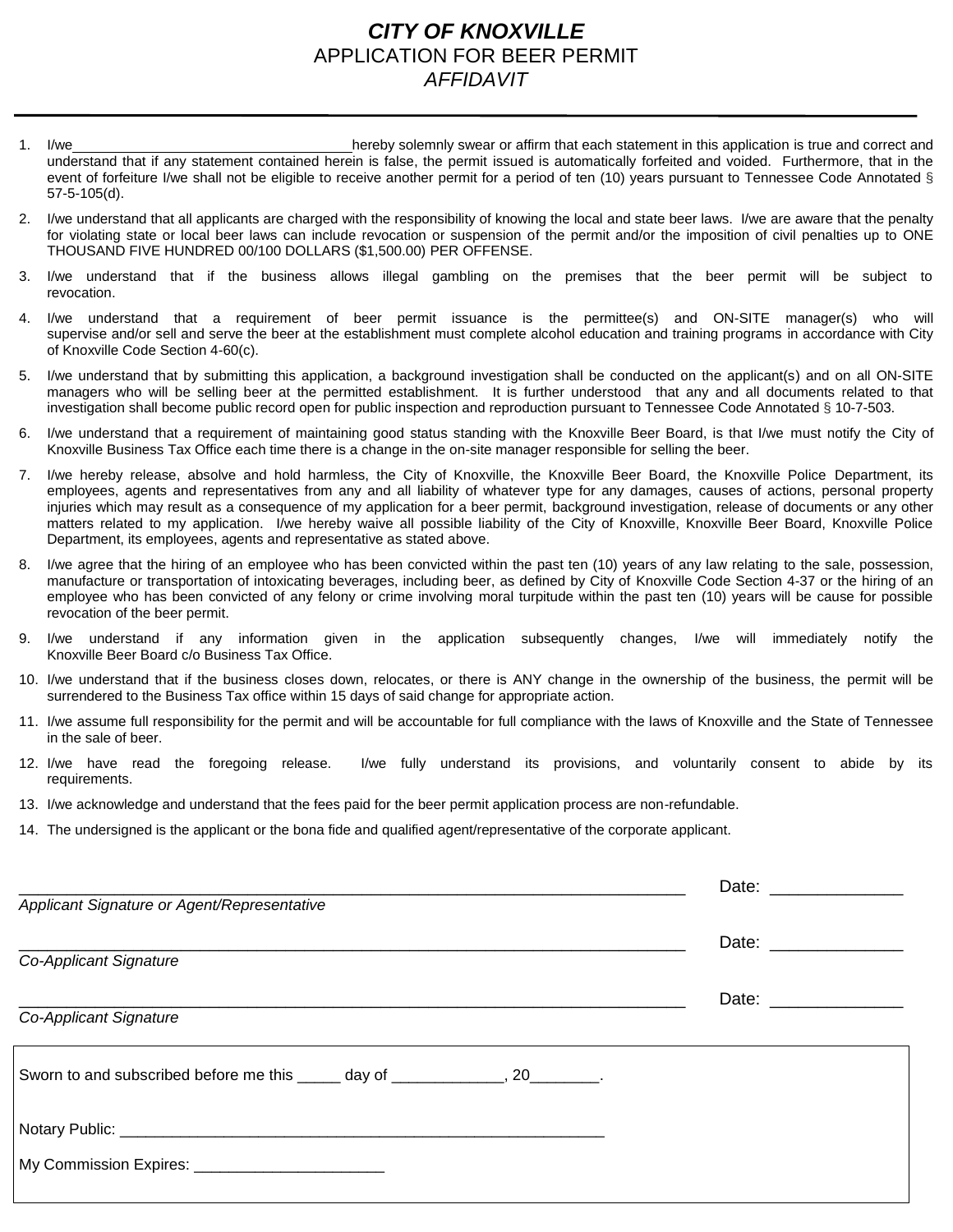## **CITY OF KNOXVILLE** APPLICATION FOR BEER PERMIT *OWNER/MANAGER APPLICATION*

| Reason for Application:                                                                                                                                                                                                                                                                                                                                                                                                                                 | $\Box$ New Application $\Box$ Manager Change or Addition |                           |              |  |
|---------------------------------------------------------------------------------------------------------------------------------------------------------------------------------------------------------------------------------------------------------------------------------------------------------------------------------------------------------------------------------------------------------------------------------------------------------|----------------------------------------------------------|---------------------------|--------------|--|
|                                                                                                                                                                                                                                                                                                                                                                                                                                                         |                                                          |                           |              |  |
|                                                                                                                                                                                                                                                                                                                                                                                                                                                         |                                                          |                           |              |  |
|                                                                                                                                                                                                                                                                                                                                                                                                                                                         |                                                          |                           |              |  |
|                                                                                                                                                                                                                                                                                                                                                                                                                                                         |                                                          |                           |              |  |
|                                                                                                                                                                                                                                                                                                                                                                                                                                                         |                                                          |                           |              |  |
|                                                                                                                                                                                                                                                                                                                                                                                                                                                         |                                                          |                           |              |  |
| 7. Have you ever been convicted of any violation of liquor and\or beer laws, felonies, or any crime involving moral turpitude, within                                                                                                                                                                                                                                                                                                                   |                                                          |                           |              |  |
| the last ten years, or do you have any charges <b>currently pending</b> ? $\Box$ Yes $\Box$ No                                                                                                                                                                                                                                                                                                                                                          |                                                          |                           |              |  |
| 8. Have you ever had a beer permit revoked, suspended, or denied?                                                                                                                                                                                                                                                                                                                                                                                       |                                                          | $\Box$ Yes                | $\square$ No |  |
| 9. Have you ever been convicted of any misdemeanors (Speeding, DUI, Simple Assault, etc.) within the last ten (10) years or have<br>any charges currently pending?<br>*If yes, give particulars of each charge, including city, county, state: court and date:                                                                                                                                                                                          |                                                          | $\Box Y$ es*<br>$\Box$ No |              |  |
| 10. Do you understand both the state laws and the local laws regulating the sale and distribution of beer in the City of Knoxville?<br>11. Do you understand that allowing illegal gambling on the premises will subject the permit to revocation?                                                                                                                                                                                                      |                                                          | $\Box$ Yes                | $\Box$ No    |  |
|                                                                                                                                                                                                                                                                                                                                                                                                                                                         |                                                          | $\Box$ Yes                | $\square$ No |  |
|                                                                                                                                                                                                                                                                                                                                                                                                                                                         | <b>AFFIDAVIT</b>                                         |                           |              |  |
| I hereby solemnly swear or affirm that each statement in this application is true and correct and agree that if my statement is false, the permit issued may be revoked<br>by the Beer Board, upon notice and hearing, and that the burden is on the permittee to prove the correctness of all the statements in this application.                                                                                                                      |                                                          |                           |              |  |
| I understand that this application is subject to the Tennessee Public Records Act and shall be open for inspection and reproduction by any citizen. Tennessee Code<br>Annotated §10-7-503.                                                                                                                                                                                                                                                              |                                                          |                           |              |  |
| I, 1. external that by submitting this application, a background investigation shall be conducted and any and all documents related to my investigation shall become public records.                                                                                                                                                                                                                                                                    |                                                          |                           |              |  |
| I, controlled to the Knoxville Beer Board, the Knoxville Police Department, its employees, agents and representatives, from any and all liability of whatever type for any damages, causes of actions, personal or property<br>injuries which may result as a consequence of my application for a beer permit, background investigation, release of documents or any other matters related to<br>employees, agents and representatives as stated above. |                                                          |                           |              |  |
| I have read and understand the foregoing Release and understand its provisions and voluntarily consent to abide by its requirements.                                                                                                                                                                                                                                                                                                                    |                                                          |                           |              |  |
| <b>Signature of Applicant</b>                                                                                                                                                                                                                                                                                                                                                                                                                           |                                                          |                           |              |  |
|                                                                                                                                                                                                                                                                                                                                                                                                                                                         |                                                          |                           |              |  |
| Sworn to and subscribed before me this ______ day of _____________, 20________.                                                                                                                                                                                                                                                                                                                                                                         |                                                          |                           |              |  |
|                                                                                                                                                                                                                                                                                                                                                                                                                                                         |                                                          |                           |              |  |
| My Commission Expires: _______________________________                                                                                                                                                                                                                                                                                                                                                                                                  |                                                          |                           |              |  |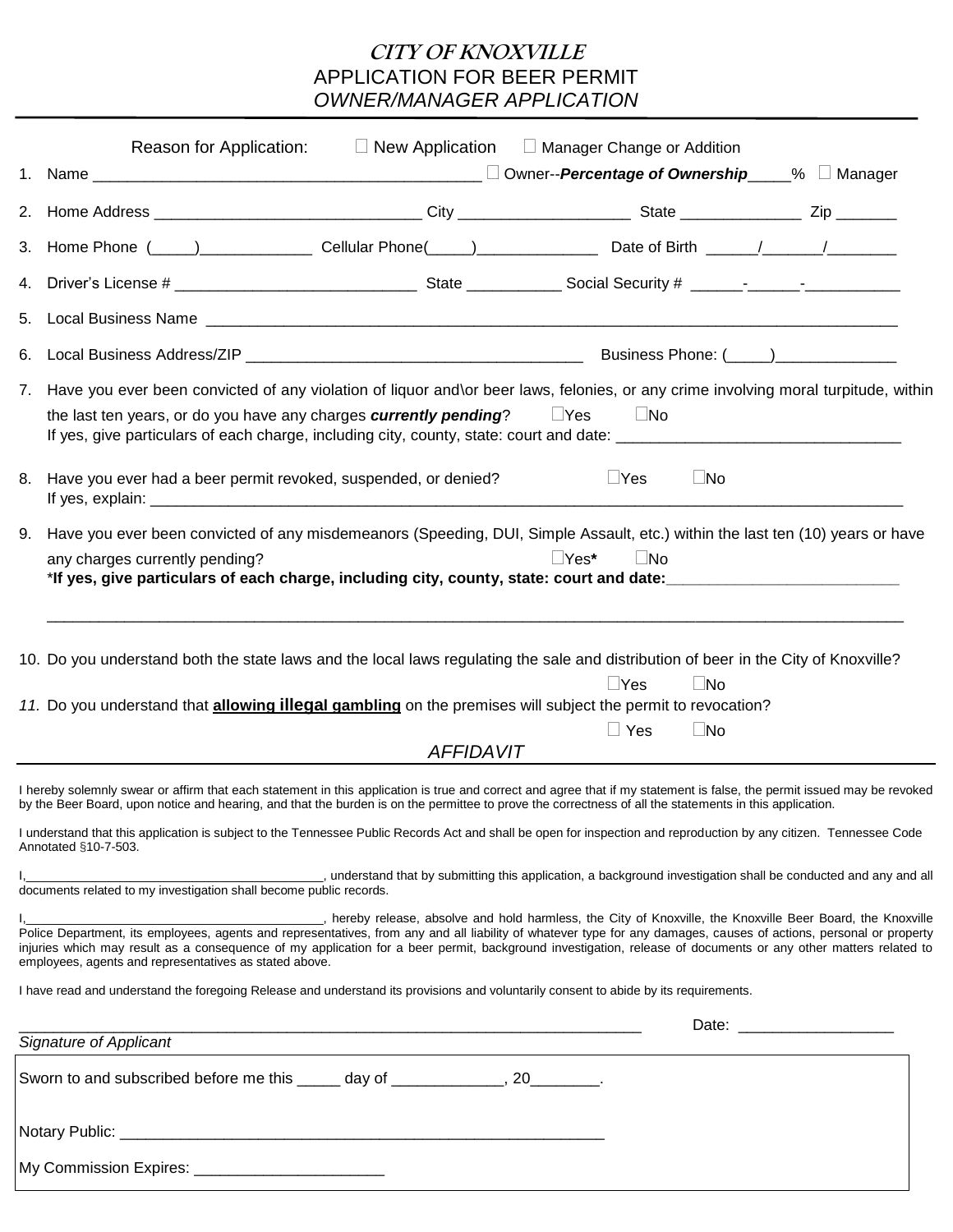## **CITY OF KNOXVILLE** APPLICATION FOR BEER PERMIT

# *Notice of Actions Contact*

Pursuant to City of Knoxville Code Section 4-67, the City requires the applicant to designate an individual *residing within Knox County* to receive notice of actions of the City or the Beer Board and to accept service of process. Please provide the name of the individual, their position with the applicant (owner, manager, etc.) and their address (may be business location). Note that the applicant is required to notify the City in accordance with Section 4-67 if there is any change in this information. In addition to a local address, please provide an address to which certified mail may be sent.

#### **BEER PERMIT APPLICATION:**

Business Name:

Business Location: \_\_\_\_\_\_\_\_\_\_\_\_\_\_\_\_\_\_\_\_\_\_\_\_\_\_\_\_\_\_\_\_\_\_\_\_\_\_\_\_\_\_\_\_\_\_\_\_\_\_\_\_\_\_\_\_\_\_\_

### **PERSON RESPONSIBLE TO RECEIVE SERVICE OF PROCESS**:

| Name:             |  |
|-------------------|--|
| Position:         |  |
| Address:          |  |
| City, State, Zip: |  |

### **CERTIFIED MAILING ADDRESS:**

| Name:             |  |  |  |
|-------------------|--|--|--|
| Address:          |  |  |  |
| City, State, Zip: |  |  |  |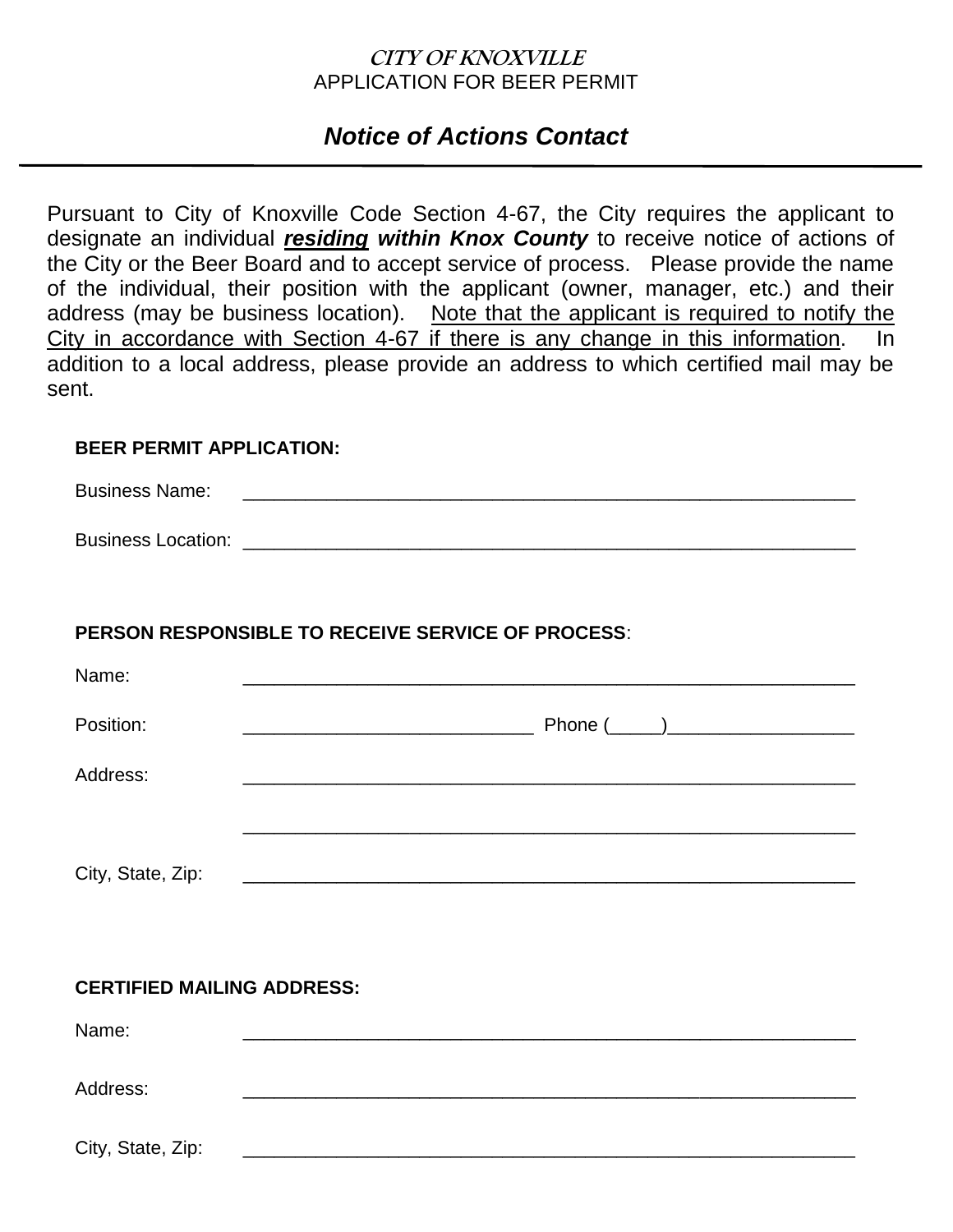## **CITY OF KNOXVILLE** APPLICATION FOR BEER PERMIT

## *Property Details*

| <b>Property Address:</b>                         |  |  |  |  |
|--------------------------------------------------|--|--|--|--|
| Directions to business, including any landmarks: |  |  |  |  |
|                                                  |  |  |  |  |
|                                                  |  |  |  |  |
|                                                  |  |  |  |  |
| <b>Property Owner Information:</b>               |  |  |  |  |
| Name                                             |  |  |  |  |
| Phone                                            |  |  |  |  |

*Neighborhood Demographics*

Provide the following locations nearest to the business. Provide ALL lines of information requested. You may want to drive or walk the area around the business location to determine which facilities are closest. You will be held accountable for the information provided.

\*\**Must be filled in completely – No Exceptions*\*\*

| School / Day Care:   |  |  |
|----------------------|--|--|
| Name                 |  |  |
| Address              |  |  |
| <b>Funeral Home:</b> |  |  |
| Name                 |  |  |
| Address              |  |  |
| Hospital:            |  |  |
| Name                 |  |  |
| Address              |  |  |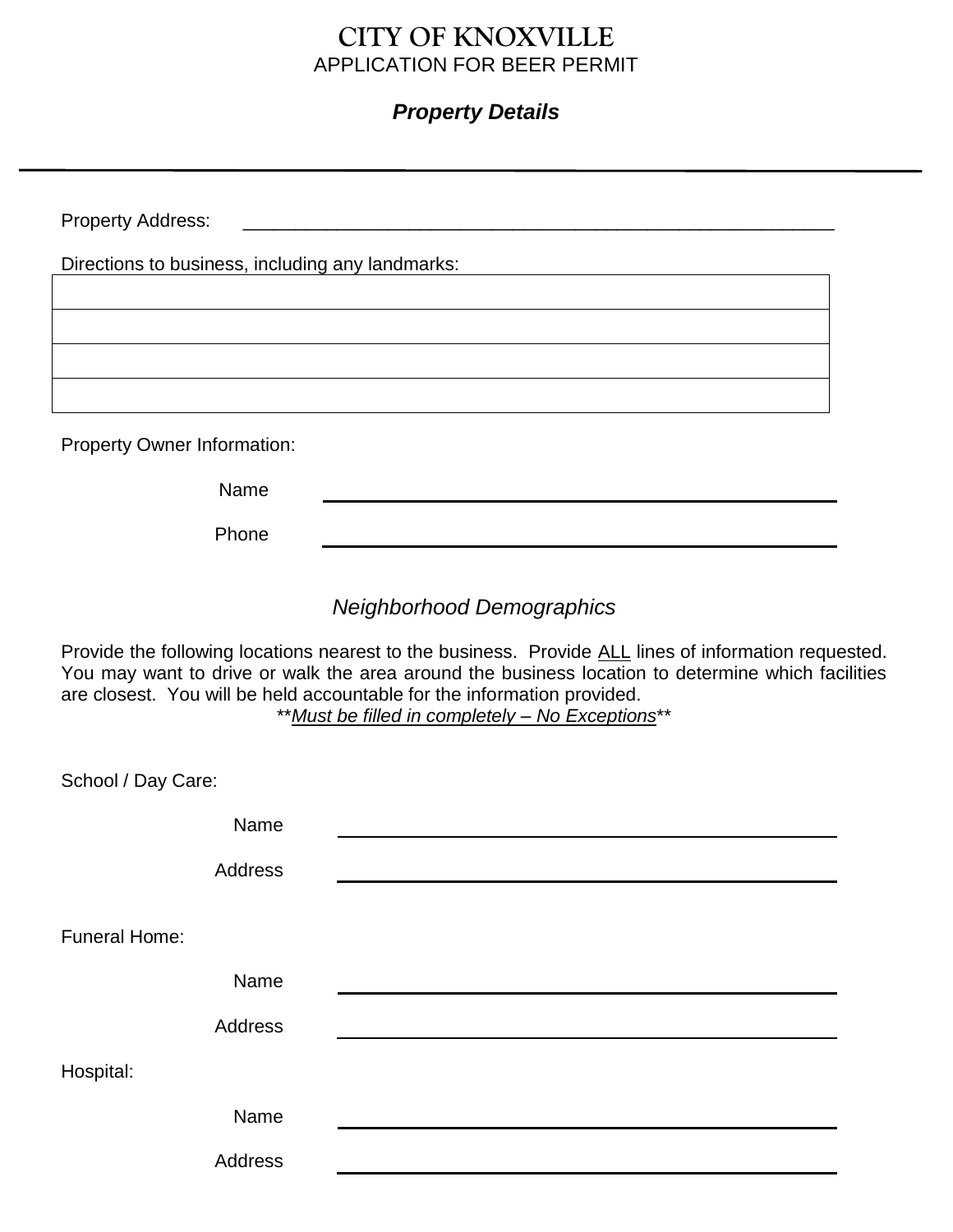

# **KNOXVILLE POLICE DEPARTMENT** THE CITY OF KNOXVILLE, TENNESSEE

# **RECORDS CHECKS INFORMATION**

You must make an appointment for a criminal background check, fingerprinting and photography. These appointments are scheduled for Tuesdays and Thursdays between 12 and 3:30 p.m. Please call (865) 215-7379. **Ask for the Inspections Unit when arriving for your appointment**.

Two forms of government-issued ID required.

**Deadline** is the Thursday before the scheduled Beer Board meeting.\*

## **KAST CLASS**

Held on the first and third Thursdays of each month at KPD – 800 Howard Baker Jr Ave, Knoxville, TN 37915

Registration/Administrative instruction begins at 9:45 a.m. **Late arrivals will not be permitted entry.** 

Instruction runs from  $9:45$  a.m.  $-1:00$  p.m.

Cost is \$50.00 – cash, check or money order payable to the City of Knoxville.

Government-issued photo ID is required to sit for class.

Applicants can complete the required records checks/fingerprints/photographs while attending the class. Two forms of government-issued ID needed.

#### **IMPORTANT:**

\*The Beer Board **will not** consider applications without Police Department records checks, fingerprints, and photographs on all owners and managers listed on the application, and KAST program certification. To complete the process, owners/managers **MUST** make an appointment as soon as possible with the Knoxville Police Department Inspections Unit at (865) 215-7379 for fingerprinting/records check and photographs. IMPORTANT – You must provide proof of your Social Security number at the Police Department, with either of the following:

- Social Security card
- Form from the Social Security Administration
- Pay stub listing Social Security number
- Government-issued medical insurance card
- Voter registration card

**\*\*Owners residing outside of Tennessee, please contact the Inspections Unit (865) 215-7379 for instructions.**